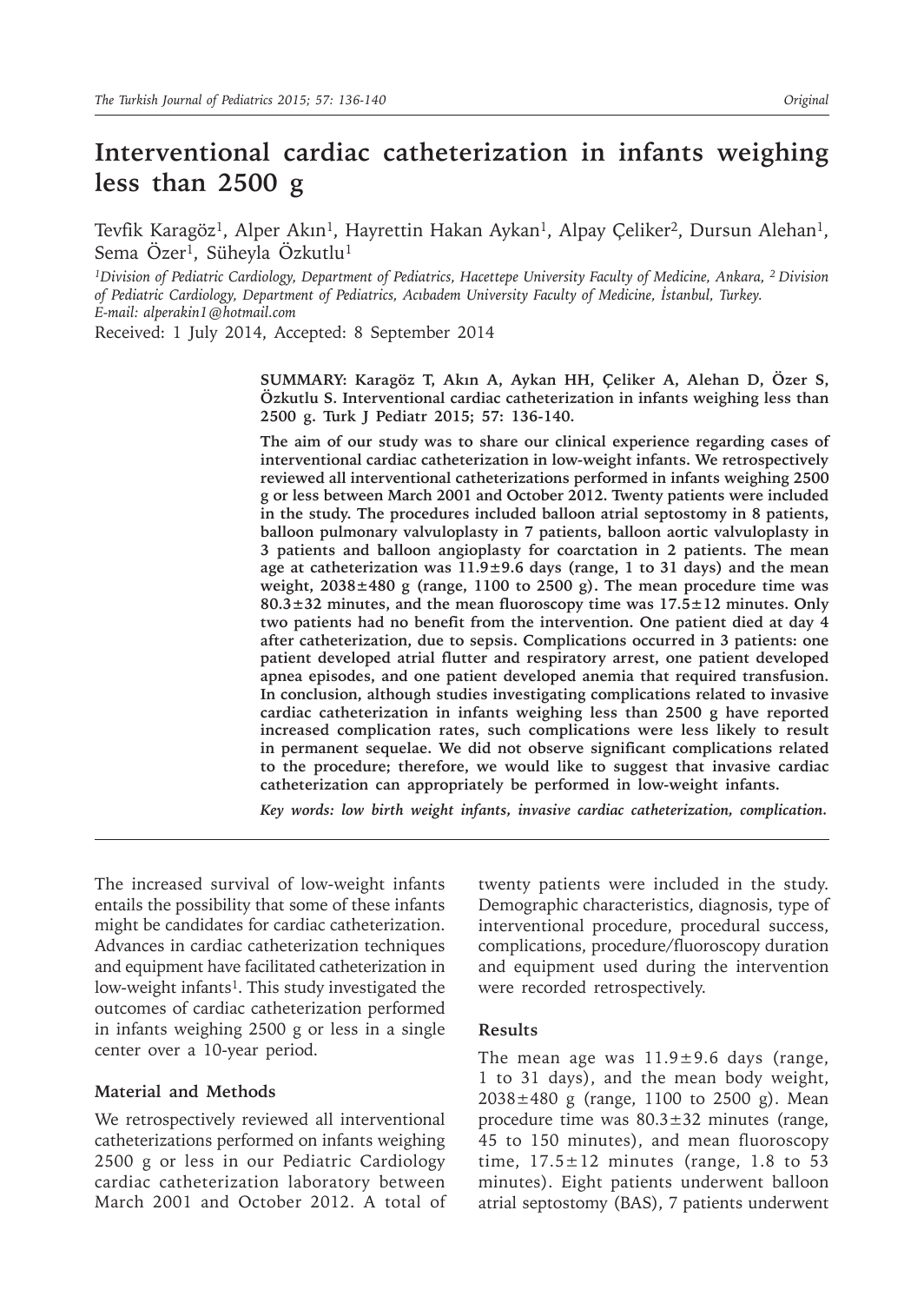pulmonary balloon valvuloplasty (PBV), 3 patients underwent aortic balloon valvuloplasty (ABV) and 2 patients underwent balloon aortic angioplasty for aortic coarctation (BAA). A 3-4 Fr introducer sheath was used in patients undergoing artery cannulation, and a 4-6 Fr introducer sheath used in vein cannulation. Complications occurred in 3 patients. One patient (2000 g) who underwent BAS developed atrial flutter and respiratory arrest, which were corrected with intervention. Another patient (2500 g) who underwent BAS developed anemia that required transfusion, and a patient who underwent PBV (1270 g) developed short-term apnea episodes. A patient who underwent BAA died due to sepsis at day 4 after the procedure. The remaining patients did not experience any problems in the short-term follow-up period. No procedure-related mortality was observed. Table I shows the characteristics of infants undergoing interventional cardiac catheterization.

In patients undergoing BAS, mean oxygen saturation before and after the procedure was found to be 54% (range, 51%-57%) and 81% (range, 74%- 85%), respectively. Mean diameter of the atrial septal defect was measured as 3.7 mm before the procedure and 6.1 mm after it.

The mean pulmonary gradient in patients who underwent PBV was 82 mmHg (range, 55 to 107 mmHg) before the procedure and 23 mmHg (range, 7 to 47 mmHg) after it. Mean size of the pulmonary valve annulus was 5.7 mmHg (range, 5.5 to 6.2 mmHg) before the procedure. Tyshak® 4-8 mm balloons were used in the procedure. In one patient, PBV was repeated 1.5 months after the initial procedure (at 2 months of age) because of increased pulmonary artery gradient (52 mmHg); pulmonary valve gradient was measured at 12 mmHg after the second valvuloplasty. The lowest-weight patient to undergo PBV was 17 days old and 1270 g. In this patient, the pulmonary valve was accessed by a hydrophilic catheter passed through a 4 Fr sheath placed in the femoral vein, with the help of a 0.014-inch Roadrunner<sup>®</sup> guidewire. The valvuloplasty was performed using a 5 mm x 2 cm Tyshak II® balloon.

Of the two patients who underwent BAA, the procedure was successful in one patient, but failed in the other, who was 3 days old, weighed 2500 g and was diagnosed as hypoplastic left

heart syndrome, since the stenotic site had elastic properties. This patient died due to sepsis after 4 days (at the age of 7 days). The other patient was 17 days old and had the lower weight (1200 g) of the two. In this patient, a 3 Fr sheath was placed in the femoral vein. An attempt was made to pass through the descending aorta using a 2.5 Fr microcatheter and a 0.014-inch coronary guidewire. Although Cobra and other hydrophilic catheters were used, the coarcted segment could not be passed anterogradely. We then tried placing a 3 Fr sheath in the femoral artery; because of the unsuccessful attempts, contrast fluid was manually injected into the distal part of the coarcted segment through the dilator of the sheath. A 0.014-inch guidewire was then advanced through the dilator to the thoracal aorta and the coarctation point was passed using a 2 Fr microcatheter. A 4 mm x 2 cm coronary balloon was then placed over the guidewire, and BAA was successfully performed. The diameter of the coarcted region measured 4.4 mm after the procedure.

The ABV procedure was successful in 2 (1100 and 2400 g) of the 3 patients who underwent it; however, the procedure failed due to a dysplastic valve in the other patient, who had been diagnosed with critical aortic stenosis. The 1100 g patient, the lowest-weight infant in the study, was a premature (gestational age 31 weeks) 6-day-old newborn. He was diagnosed as patent ductus arteriosus and critical aortic stenosis by means of echocardiography. At diagnosis, the ejection fraction was 34%, the bicuspid aortic annulus was 4 mm, and the aortic flow was passing through an area of only one mm<sup>2</sup>. A 4 Fr sheath was placed in the femoral vein, and a 0.014-inch (182 cm) coronary guidewire (Boston Scientific, CholCETM floppy) was delivered to the aortic arch by passing through the atrial septal defect, left atrium and left ventricle. Valvuloplasty was performed three times using a 4 mm x 2 cm coronary balloon (Boston Scientific, MonorailTM MaverickTM PTA dilatation catheter). Aortic gradient at the level of the valve after ABV was 18 mmHg.

# **Discussion**

The rate of mortality after invasive cardiac catheterization in infants weighing less than 2500 g has been found to range between 0%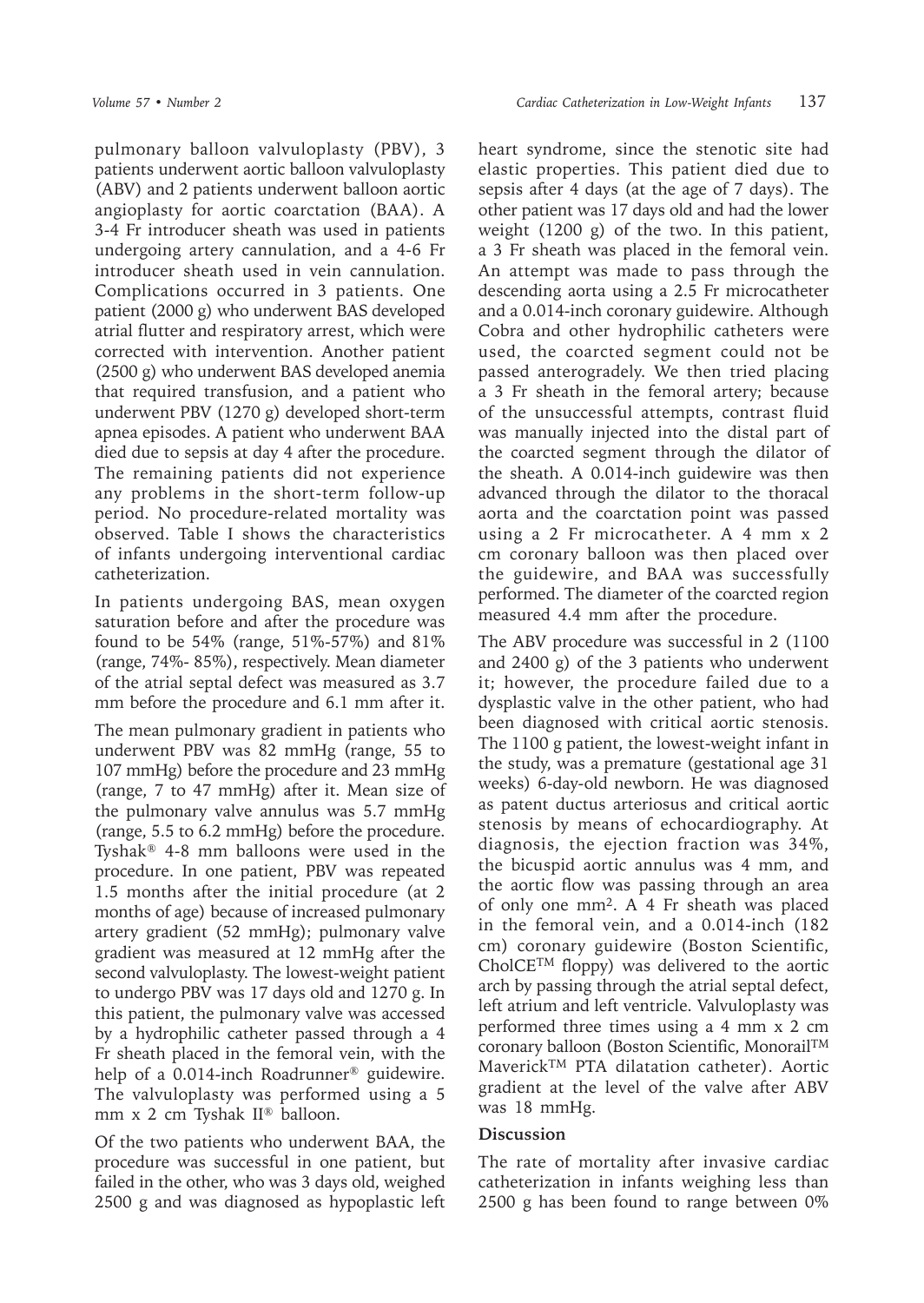| Patients       | Weight<br>(grams) | Age<br>(days)    | Disease                                              | Procedure  | Success | Complications                                            | Procedure<br>time<br>(minutes) | Fluoroscopy<br>time (minutes) |
|----------------|-------------------|------------------|------------------------------------------------------|------------|---------|----------------------------------------------------------|--------------------------------|-------------------------------|
| $\mathbf{1}$   | 1100              | $\,6\,$          | AS, PDA, ASD                                         | AV         | Yes     | No                                                       | 50                             | $\overline{4}$                |
| $\sqrt{2}$     | 1200              | 17               | COA, ASD, MY                                         | AA         | Yes     | No                                                       | 120                            | 53                            |
| $\mathfrak{Z}$ | 2500              | $\mathfrak{Z}$   | HLHS, COA,<br>PDA, MS, ASD                           | AA         | No      | No                                                       | 150                            | $\mathfrak{Z}$                |
| $\overline{4}$ | 1800              | $\mathbf{1}$     | AS, PDA, ASD                                         | AV         | No      | No                                                       | 55                             | 11                            |
| 5              | 2400              | $\boldsymbol{6}$ | AS, PFO                                              | AV         | Yes     | No                                                       | 60                             | 12                            |
| 6              | 1270              | 17               | PS, PFO                                              | PV         | Yes     | Apnea                                                    | 60                             | 10                            |
| 7              | 1600              | 29               | PS, PDA                                              | PV         | Yes     | No                                                       | 50                             | 10                            |
| 8              | 1900              | 31               | PS                                                   | PV         | Yes     | No                                                       | 90                             | 8.6                           |
| $\overline{9}$ | 2200              | 16               | PS                                                   | PV         | Yes     | No                                                       | 105                            | 24.7                          |
| 10             | 2300              | 6                | PS, PFO                                              | PV         | Yes     | No                                                       | 60                             | 13.2                          |
| 11             | 2400              | $\mathbf{1}$     | PS, PDA                                              | PV         | Yes     | No.                                                      | 60                             | 13                            |
| 12             | 2500              | 29               | PS, VSD, PFO,<br><b>PDA</b>                          | PV         | Yes     | No                                                       | 60                             | 8.4                           |
| 13             | 1500              | $\sqrt{2}$       | d-TGA, PDA,<br>ASD, pulmonary<br>artery hypoplasia   | BAS        | Yes     | No                                                       | 65                             | 18                            |
| 14             | 2000              | 6                | TGA, PS, VSD,<br>ASD, tortuous<br>aorta              | BAS        | Yes     | Bradycardia,<br>atrial flutter,<br>respiratory<br>arrest | 120                            | 36                            |
| 15             | 2000              | 12               | d-TGA, VSD,<br>PDA, PH                               | <b>BAS</b> | Yes     | No                                                       | 90                             | 24                            |
| 16             | 2100              | $18\,$           | d-TGA, PDA,<br>PFO                                   | BAS        | Yes     | No                                                       | 45                             | 9.4                           |
| 17             | 2500              | 10               | TA, VSD, ASD,<br>HRV, pulmonary<br>artery hypoplasia | <b>BAS</b> | Yes     | No                                                       | 65                             | 21                            |
| 18             | 2500              | 19               | TGA, small<br>VSD, PDA, PH                           | BAS        | Yes     | No                                                       | 90                             | 24                            |
| 19             | 2500              | $\overline{7}$   | d-TGA, ASD                                           | BAS        | Yes     | No                                                       | 45                             | 1.8                           |
| 20             | 2500              | $\sqrt{2}$       | d-TGA, VSD,<br>ASD, PDA                              | BAS        | Yes     | Anemia<br>requiring<br>transfusion                       | 60                             | 24                            |

### Table I. Characteristics of Infants Undergoing Interventional Cardiac Catheterization

AA: aortic angioplasty, AS: aortic stenosis, ASD: atrial septal defect, AV: aortic valvuloplasty, BAS: balloon atrial septostomy, COA: coarctation of the aorta, HLHS: hypoplastic left heart syndrome, HRV: hypoplastic right ventricle, MS: mitral stenosis, MY: mitral valve insufficiency: PDA: patent ductus arteriosus: PFO: patent foramen ovale, PH: pulmonary hypertension, PS: pulmonary stenosis: PV: pulmonary valvuloplasty, TA: tricuspid atresia, TGA: transposition of the great arteries, VSD: ventricular septal defect.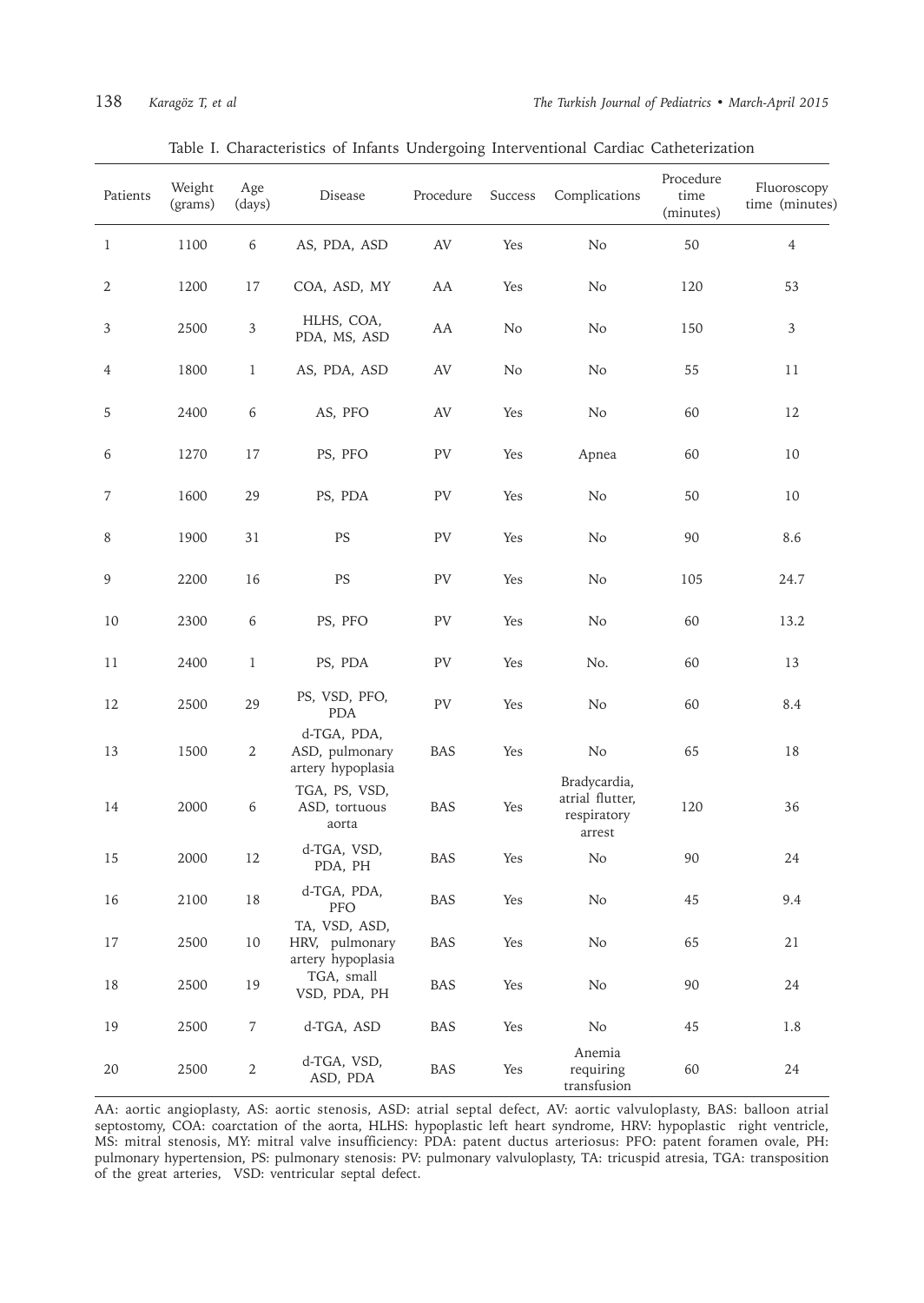and 39%; however, mortalities were reported to have been the result of causes not directly related to catheterization $1-3$ . In studies of similar patient groups, the rate of complications related to the procedure has been reported to be 21%-56%2,3. The most common complications were arrhythmias, deterioration of respiration, bleeding and a decrease in arterial perfusion $1-4$ . We did not observe any procedure-related mortalities in our study; however, one patient with the diagnosis of hypoplastic left heart syndrome died due to sepsis 4 days after balloon angioplasty for aortic coarctation. Our procedure-related complication rate was found to be 15%.

Simpson et al.<sup>1</sup> performed BAS in 16 patients weighing less than 2500 g and noted minor complications in 3 patients and major complication in 2 patients (deterioration of respiration in 1 patient and femoral vein ligation after femoral vein cutdown in the other patient). One patient developed atrial flutter related to catheter manipulation; sinus rhythm was achieved after intervention. Anemia requiring transfusion developed in 1 patient after the procedure.

Sutton et al.<sup>3</sup> performed ABV in 4 patients weighing less than 1500 g; 2 patients died due to reasons not related to the catheterization. In our study, no complications occurred in the 3 patients who underwent ABV. It was reported that transapical ABV using a hybrid method was successfully carried out in a newborn weighing 890 g<sup>5</sup>. In addition, Koestenberger et al.<sup>6</sup> reported a successful transcarotid ABV in a 1100 g newborn. To the best of our knowledge, the 1100 g newborn in our study is the lowest-weight case in the literature to have undergone transvenous-anterograde ABV7. Therefore, although transarterial, transapical and transcarotid ABV can be used in low birth weight newborns, transvenous-anterograde ABV, which is less invasive than other methods, may be preferred.

In the literature, the number of cases less than 2500 g undergoing balloon angioplasty of aortic coarctation is limited. The procedure has been successful in an infant weighing 460 g, who underwent transumbilical angioplasty for aortic coarctation; no procedure-related complication was observed<sup>8</sup>. In our study, the procedure was successful in one patient who weighed 1200 g,

with no complications occurring; however, the procedure failed in the other patient due to elastic recoiling properties of the stenotic site.

The rate of mortality after PBV has been reported to be 3-6% in infants undergoing the procedure. Simpson et al.<sup>1</sup> performed 9 pulmonary valvuloplasty procedures in 8 patients weighing less than 2500 g, and no procedure-related mortalities occurred; however, complications were seen in 4 patients (atrial flutter, femoral vein injury, hypoxic spell, metabolic acidosis). Sutton et al.<sup>3</sup> performed transcatheter pulmonary valve dilatations in 3 patients weighing less than 1500 g; systolic valve gradient before and after the procedure was reported to be 40-70 mmHg and 5-15 mmHg, respectively. In our study, mean systolic valve gradient before and after the procedure was 82 mmHg and 23 mmHg, respectively. Of the 7 patients who underwent PBV, one developed episodes of short-term apnea, from which recovery was spontaneous; no complications occurred in the other patients.

Simpson et al.<sup>1</sup> performed BAS in 16 patients, PBV in 10 patients, pulmonary artery angioplasty in 1 patient, myocardial biopsy in 1 patient and collateral vein coil occlusion in 3 patients. In these 31 patients weighing less than 2500 g, only one mortality was reported, in the patient who underwent myocardial biopsy. The reported complication rate was 42%. The most common complications were arrhythmia (3 patients, 10%) and deterioration of respiration (3 patients,  $10\%$ ). Chen et al.<sup>2</sup> performed cardiac catheterization in 14 infants weighing less than 2500 g and noted complications in 3 patients (supraventricular tachycardia, bleeding, linear dissection of the coarctation).

Sutton et al. $3$  compared 18 patients weighing less than 1500 g with 54 patients weighing between 2-3 kilograms who underwent catheterization in the first 6 months of life, and found no difference between the groups in terms of the total complication rate (57% vs. 56%). They reported mortality in 7 patients (39%); however, they did not report any mortality that was directly catheter related<sup>3</sup>.

Items used in interventional procedures in low-weight infants—such as intraducers, wires, needles and catheters—should be selected carefully to minimize complications related to catheterization. We thus chose 21 Ga x 2.5 cm